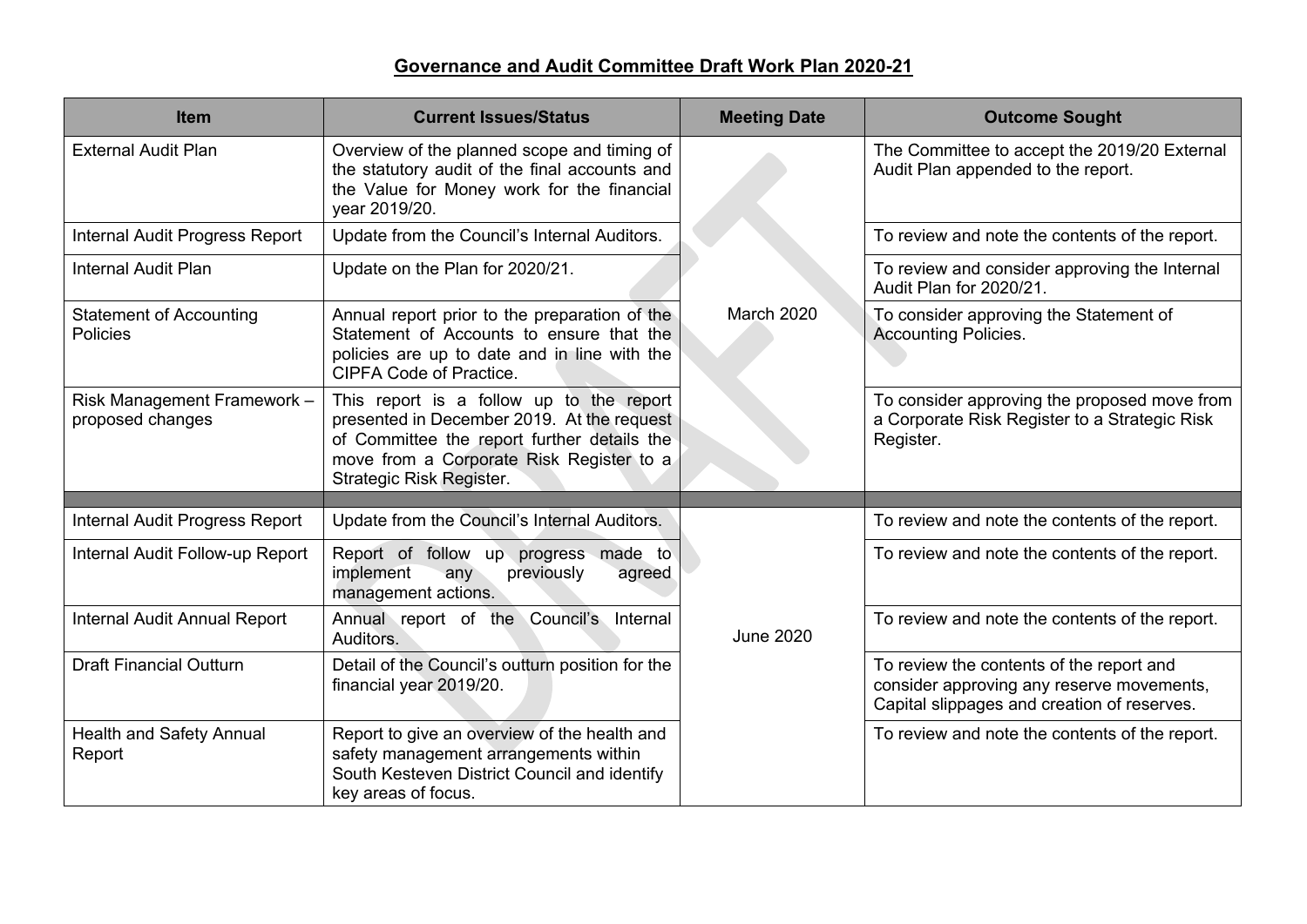| <b>Item</b>                                                        | <b>Current Issues/Status</b>                                                                                                                              | <b>Meeting Date</b> | <b>Outcome Sought</b>                                                                                |
|--------------------------------------------------------------------|-----------------------------------------------------------------------------------------------------------------------------------------------------------|---------------------|------------------------------------------------------------------------------------------------------|
| Risk Management and<br><b>Business Continuity Annual</b><br>Report | Review of the risk management<br>arrangements and mitigations in place and<br>annual update of service level business<br>continuity plans.                | <b>June 2020</b>    | To review and note the contents of the report.                                                       |
| <b>Risk Management Framework</b>                                   | Review revisions to the Risk Management<br>Framework.                                                                                                     | continued           | To review and consider approving the Risk<br>Management Framework.                                   |
| <b>Strategic Risk Register</b>                                     | The Strategic Risk Register is presented to<br>the Committee twice a year as part of the<br>monitoring and review of the risk<br>management arrangements. |                     | To review and consider approving the Strategic<br>Risk Register.                                     |
|                                                                    |                                                                                                                                                           |                     |                                                                                                      |
| <b>External Audit Annual</b><br><b>Governance Report</b>           | Report outlining the key findings arising from<br>the statutory audit of South Kesteven District<br>Council.                                              |                     | To review and note the contents of the report.                                                       |
| Statement of Accounts - Final                                      | The Statement of Accounts, including the<br>Annual Governance Statement, must be<br>approved each year by the statutory<br>deadline after.                | <b>July 2020</b>    | To approve the 2019/20 Statement of Accounts<br>and their publication on the Council's website.      |
| <b>Treasury Management Annual</b><br>Report                        | Report providing details of the Council's<br>treasury management activity for the<br>financial year 2019/20.                                              |                     | To review and note the contents of the report.                                                       |
|                                                                    |                                                                                                                                                           |                     |                                                                                                      |
| <b>Internal Audit Progress Report</b>                              | Update from the Council's Internal Auditors.                                                                                                              |                     | To review and note the contents of the report.                                                       |
| <b>Counter Fraud Annual Report</b>                                 | review the<br>Report to<br>counter<br>fraud<br>arrangements in place and the activities that<br>are being undertaken to mitigate those risks.             | September 2020      | To review the contents of the report and<br>consider approving the proposed workplan for<br>2020/21. |
| <b>Counter Fraud Strategy</b>                                      | A review of the Council's counter fraud<br>arrangements on a biennial basis.                                                                              |                     | To approve the Counter Fraud Strategy.                                                               |
| Ombudsman Annual Report                                            | Annual review of complaints received and<br>decisions made from the Local<br>Government Ombudsman Letter.                                                 |                     | To review and note the contents of the report.                                                       |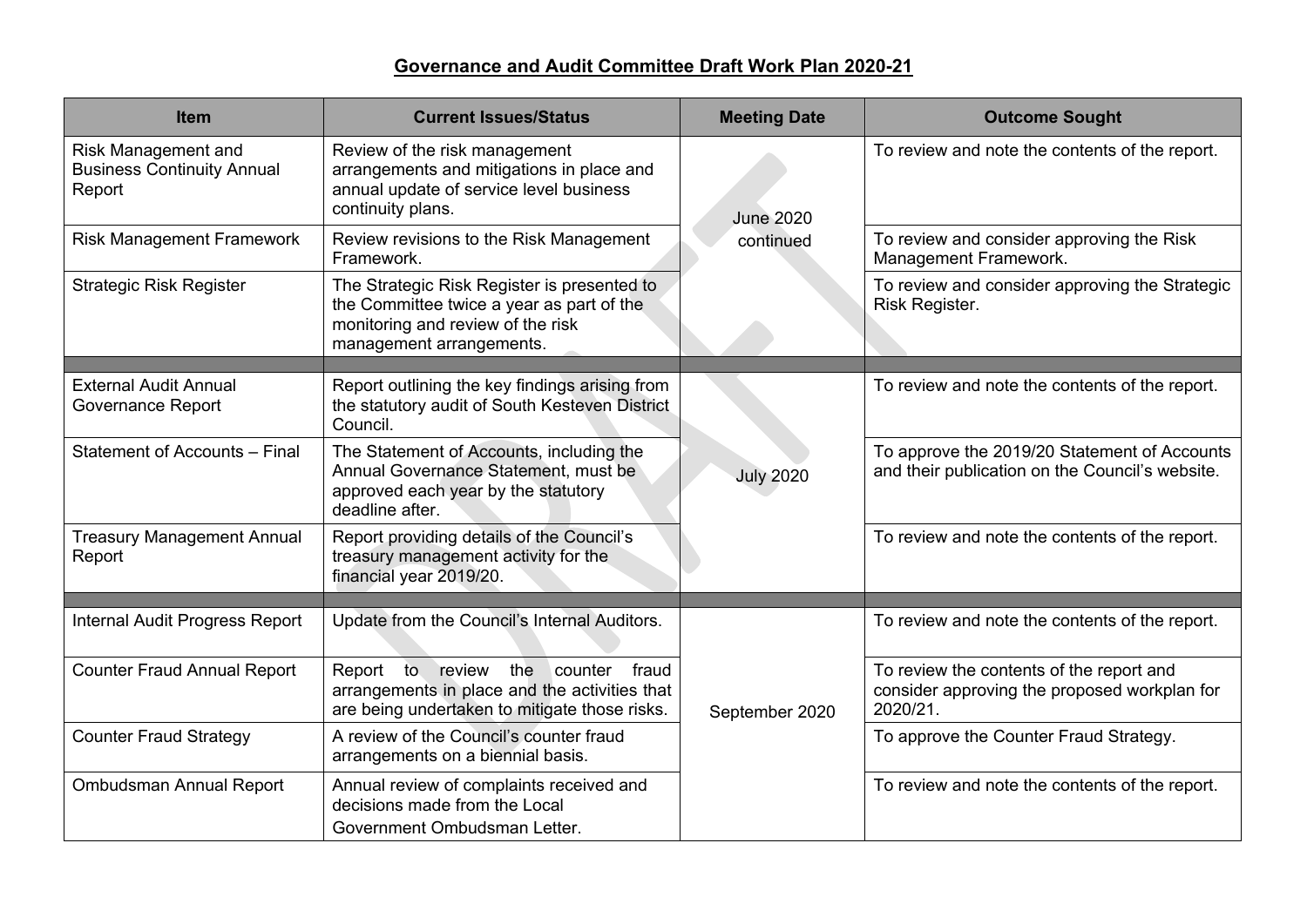| <b>Item</b>                                              | <b>Current Issues/Status</b>                                                                                                                                                | <b>Meeting Date</b>         | <b>Outcome Sought</b>                                                                                                                       |
|----------------------------------------------------------|-----------------------------------------------------------------------------------------------------------------------------------------------------------------------------|-----------------------------|---------------------------------------------------------------------------------------------------------------------------------------------|
| <b>Safeguarding Annual Report</b>                        | An overview of the Council's involvement in<br>the safeguarding of children, young people<br>and vulnerable adults for<br>2019/20.                                          | September 2020<br>continued | To review and note the contents of the report.                                                                                              |
|                                                          |                                                                                                                                                                             |                             |                                                                                                                                             |
| Internal Audit Progress Report                           | Update from the Council's Internal Auditors.                                                                                                                                |                             | To review and note the contents of the report.                                                                                              |
| <b>Strategic Risk Register</b>                           | The Strategic Risk Register is presented to<br>the Committee twice a year as part of the<br>monitoring and review of the risk<br>management arrangements.                   | December 2020               | To review and consider approving the Strategic<br>Risk Register.                                                                            |
| <b>Treasury Management Mid-</b><br><b>Year Review</b>    | Update on treasury and debt management<br>operations during the financial year.                                                                                             |                             | To review and note the contents of the report.                                                                                              |
| <b>External Audit Plan</b>                               | Overview of the planned scope and timing of<br>the statutory audit of the final accounts and<br>the Value for Money work in respect of the<br>financial year 2020/21.       |                             | To consider accepting the External Audit Plan.                                                                                              |
| Internal Audit Progress Report                           | Update from the Council's Internal Auditors.                                                                                                                                |                             | To review and note the contents of the report.                                                                                              |
| Internal Audit Follow Up Report                          | Report to follow up progress made to<br>implement any previously agreed<br>management actions.                                                                              |                             | To review and note the contents of the report.                                                                                              |
| Internal Audit Strategy and Plan                         | Update on the Strategy and Plan for<br>2020/21.                                                                                                                             | March 2021                  | To review and consider approving the Internal<br>Audit Plan for 2020/21.                                                                    |
| Review of Effectiveness and<br><b>Terms of Reference</b> | Biennial review of the Committee's Terms of<br>Reference.                                                                                                                   |                             | To consider the Committee's work over the<br>previous two municipal years and suggest<br>changes to the Terms of Reference if<br>necessary. |
| <b>Statement of Accounting</b><br>Policies               | Annual report prior to the preparation of the<br>Statement of Accounts to ensure that the<br>policies are up to date and in line with the<br><b>CIPFA Code of Practice.</b> |                             | To consider approving the Statement of<br><b>Accounting Policies.</b>                                                                       |
|                                                          |                                                                                                                                                                             |                             |                                                                                                                                             |